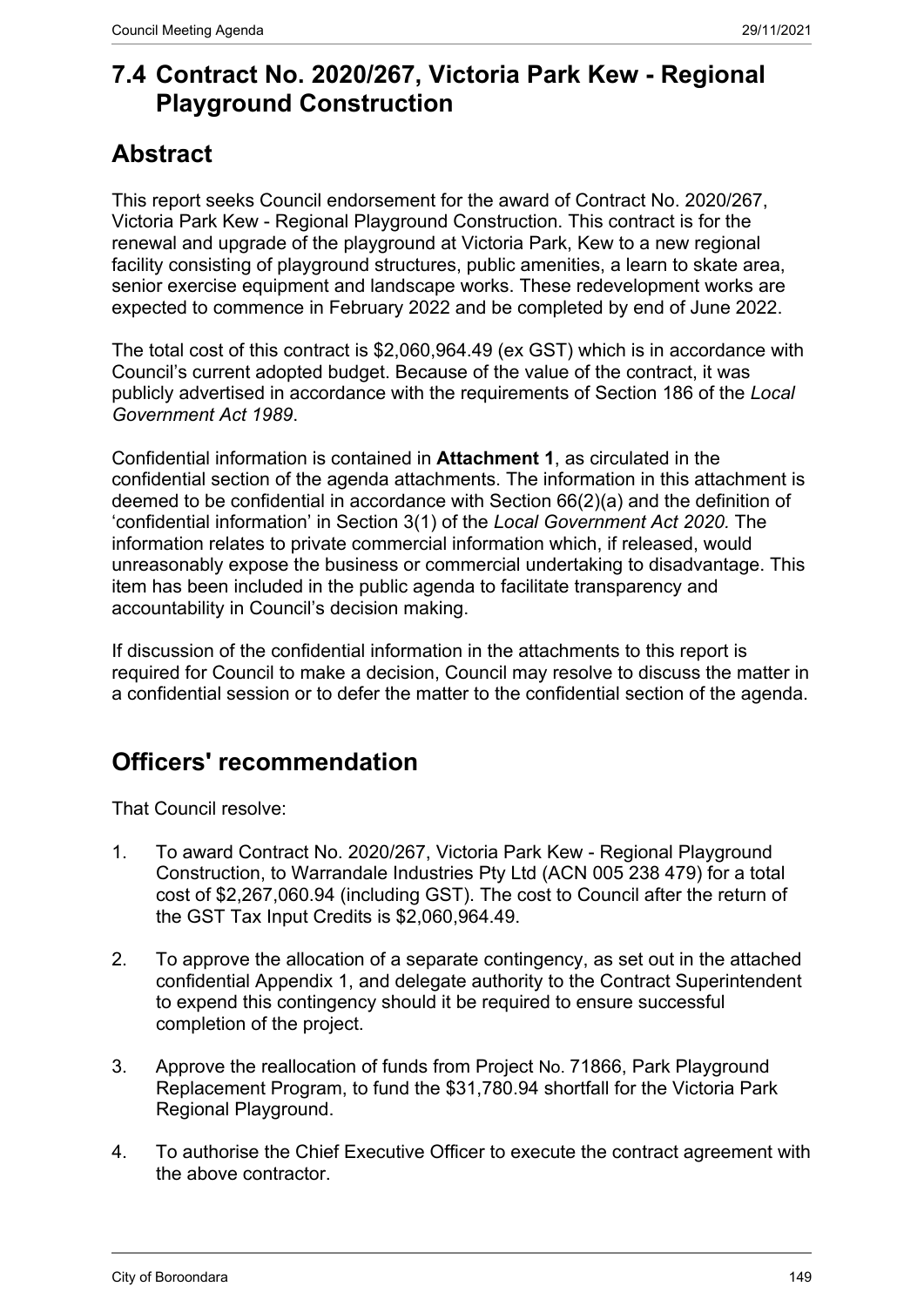## **Responsible director: Phillip Storer, Chief Executive Officer**

#### **1. Purpose**

The purpose of this report is for Council to consider the awarding of Contract No. 2020/267, Victoria Park Kew - Regional Playground Construction.

 $\_$  , and the set of the set of the set of the set of the set of the set of the set of the set of the set of the set of the set of the set of the set of the set of the set of the set of the set of the set of the set of th

### **2. Policy implications and relevance to community plan and council plan**

The Boroondara Community Plan (2021-2031) is structured around the following seven priority themes:

- Community Services and Facilities
- Parks and Green Spaces
- The Environment
- Neighbourhood Character and Heritage
- Moving Around
- Local Economy
- Leadership and Governance

The proposed works for Victoria Park Regional Playground align with the following themes and strategies in the Boroondara Community Plan ( 2021- 2031):

#### **Theme 1: Community, Services and Facilities**

**Strategy 1.4:** Facilities and sports precincts encourage equal access through social planning, delivery, asset maintenance and renewal activities.

#### **Theme 2: Parks and Green Spaces**

**Strategy 2.1: Parks and green spaces enable sport and recreation** opportunities by maintaining and improving recreation spaces and equipment. **Strategy 2.5:** Playgrounds are engaging and safe by improving shading and renewing and diversifying equipment.

The recommendations made in this report are consistent with the policy direction and actions within the following Council strategies:

- *The Boroondara Playground Development Strategy (2005):* which recommends a regional scale playground at Victoria Park.
- *Victoria Park Concept Master Plan (2007):* The Victoria Park Concept Master Plan identifies a regional playground.
- *Boroondara Sport and Recreation Strategy (2016):* The Boroondara Sport and Recreation Strategy identifies demand for a skate and BMX facility in the north of the municipality.
- *Boroondara Open Space Strategy:* The Victoria Park regional playground development is consistent with the following BOSS principles: accessible, adaptable, diverse, recreational, shared, and social.

The procurement process has been carried out in accordance with the requirements of Council's Procurement Policy.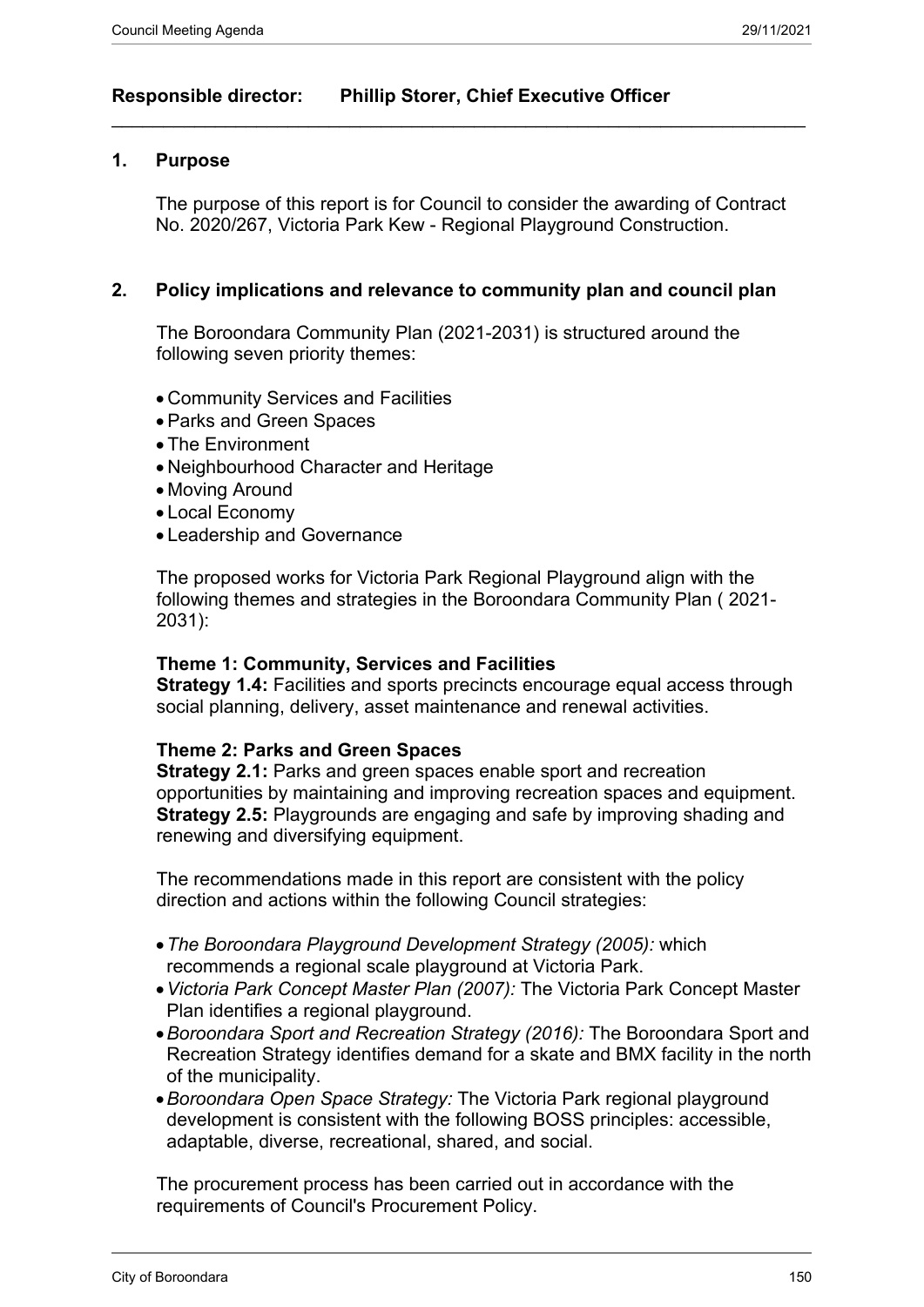## **3. Background**

Council requires a suitably qualified company to undertake the proposed Regional Playground at Victoria Park in accordance with the requirements of the specification.

The Victoria Park regional playground combines three separate parts and shelter of the local northern playground in addition to the swing set to the northwest which are past their useful life into one larger regional playground. The playground is located within community parklands and amongst a fantastic tree population. The playground has been designed to celebrate the trees, existing bluestone play embankment and incorporates the community's most popular items.

Key features of the playground include an accessible path network, a nature play trail with sensory planting, some Ninja Warrior style play elements, a flying fox, trampolines, a spinner, slides, water play, sand play, a family friendly learn to scoot, skate and ride pump track, two fitness stations including a dedicated seniors fitness station and swings.

Additional Park infrastructure has also been included to support the park and regional playground including shade sails, improved picnic, and barbecue facilities, restrooms, accessible car parking bays and pathways.

### **Invitation to tender**

In accordance with Council's procurement procedures and Section 186 of the *Local Government Act 1989*, Council invited public tenders from suitably qualified organisations to tender on the construction of the Victoria Park Regional Playground. An Invitation to tender was advertised in the following locations; in the local government tenders section of The Age newspaper on Wednesday 18th August 2021, and on Council's website. The closing date for submissions was Wednesday 22nd September 2021 at 12pm.

In response to the advertisement, Council received 13 submissions:

- Ace Landscape Services Pty Ltd;
- Bild Greensfields Pty Ltd;
- Citywide Service Solutions Pty Ltd;
- Commercialscapes Pty Ltd;
- Glascott Landscape and Civil Pty Ltd;
- JMac Constructions Pty Ltd;
- Landstruct Landscape Constructions Pty Ltd;
- Naturform (Victoria) Pty Ltd;
- Planned Constructions Group Pty Ltd;
- PTA Landscapes Pty Ltd;
- Simpson Construction Company Pty Ltd;
- Warrandale Industries Pty Ltd; and
- Yellowstone Landscaping Pty Ltd.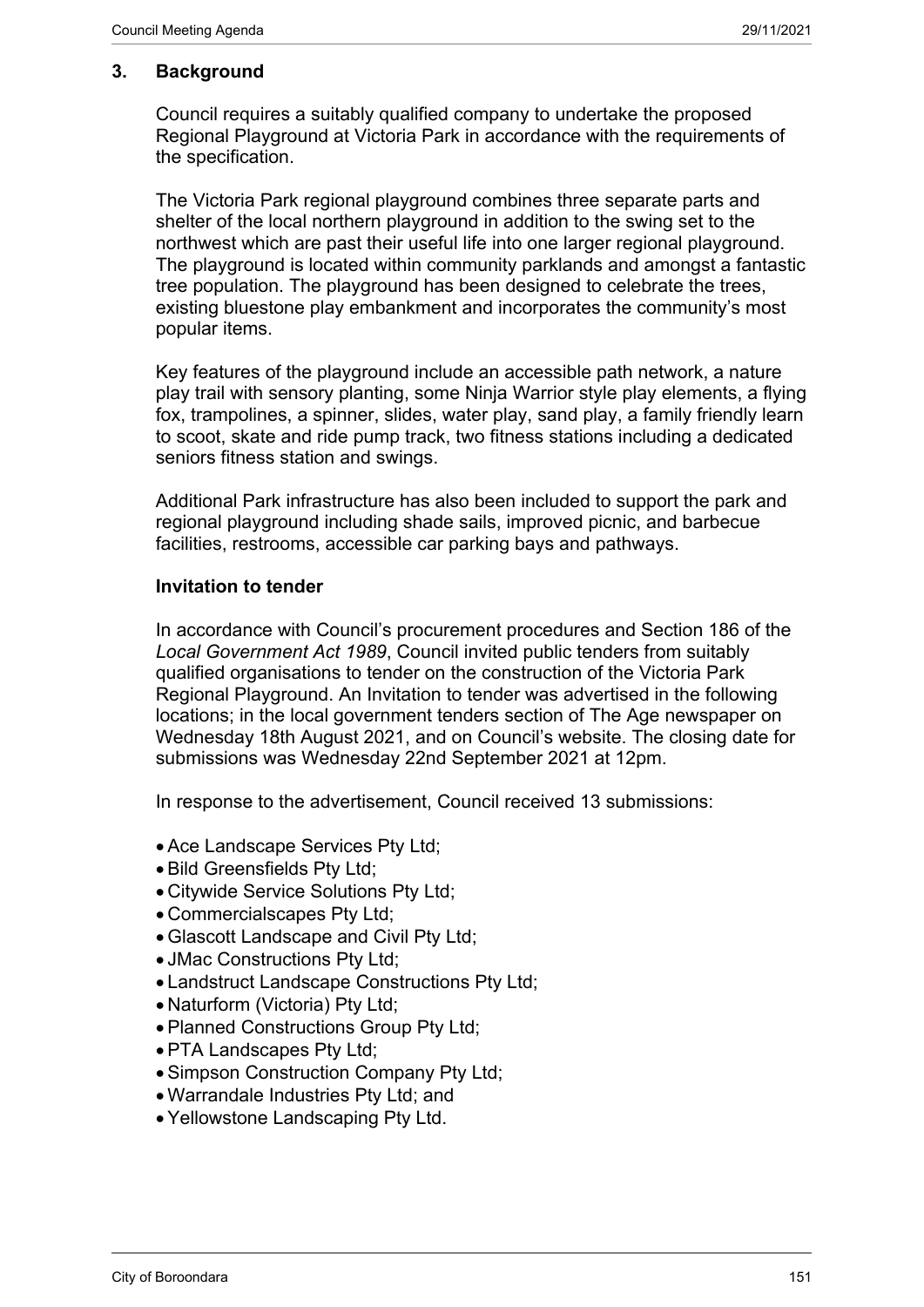# **4. Outline of key issues/options**

The Victorian construction industry is emerging from a disruptive period which included various levels of restriction and shutdown as mandated by the State Government. The current outlook for the industry is more promising with stringent requirements in place for all staff and sub-contractors to be fully vaccinated before the commencement period of this contract.

Whilst there remains a potential Covid-related extension of time (EOT) risk to this project, it is unlikely to have significant consequences given the State Government Road Map that permits 100% of workers on site. Council has no other contractual penalty risk relating to Covid other than EOT.

Environmental reports undertaken as part of background reports to inform design and project costs, revealed minor soil contamination on site. To control this risk, a Provisional Sum allowance to remove 800 tonnes of contaminated soil is included within the total lump sum price. This volume is the upper limit calculated by the consultant engineers and landscape architects required to be removed from site. There is also the ability to retain some of the contaminated fill on site in accordance with EPA guidelines as part of the soil contamination risk management plan.

## **5. Consultation/communication**

Community consultation was undertaken in November 2019 to help inform the new playground design with feedback from 220 people on preferred themes and favourite play items that helped inform the concept design. This consultation feedback was extremely positive.

In June 2020, a second round of consultation occurred to obtain feedback on the draft playground concept, with a further 257 people contributing feedback. This feedback was mixed with 51% (132n) indicating they liked or really liked the proposal, 37% (94n) that don't like the proposal and a further 10% (27 n) that skipped the question.

Officers reviewed and assessed all responses in detail and the following design amendments made in response to community feedback:

- landscaping elements in the 'Entry Precinct' partially removed and set back to create a consistent green band around the playground consisting of open grass and canopy trees for walkers, dog walkers and informal park play.
- the senior's fitness station be relocated south further toward the Croquet Club to leave the park area north of the bluestone embankment clear of playground related facilities.
- to support people with a disability to enjoy the regional facility, retain the restroom facilities inclusive of a 'Changing Places' cubicle and one standard accessible cubicle with the location slightly amended to allow for a consistent green band around the perimeter of the playground and move deeper into the reserve slightly further from residents. The request to remove the toilet was not able to be accommodated given the importance of facilities to support a regional playground and to meet DDA requirements. Further, Council officers have offered to meet with the objecting residents to plant additional canopy trees to provide a green buffer from their property.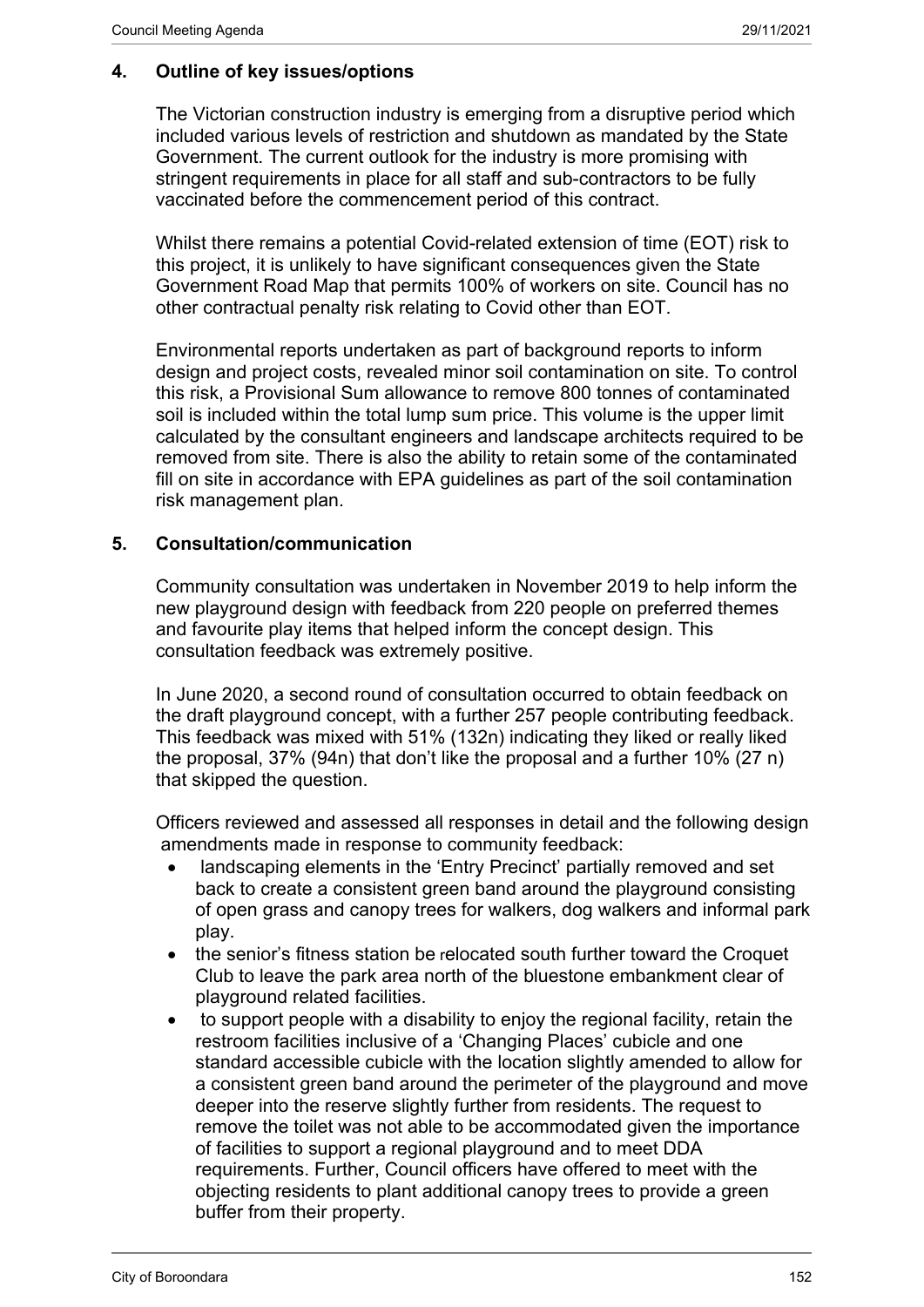- retain the family friendly 'learn to scoot/ skate/ride' area to as a key theme supported by broader community in stage 1 consultation.
- remove the second flying fox run to reduce overall footprint of the playground and increase green band near Adeney Avenue.
- retain the DDA car bays and bus parking bay to support access to the regional playground but decrease extent of paving.

In addition to external community consultation, internal consultation has been undertaken with the following Council departments:

- Family Youth and Recreation.
- Active Ageing.
- Civic Services.
- Procurement.
- Parks and Infrastructure.
- Traffic and Transport.
- Social Planning and Research.
- Environment and Open Space; and
- Arts and Culture.

Representatives from each department have been involved in this project throughout the design of the playground and will be involved in the ongoing evaluation and maintenance of the playground.

#### **6. Financial and resource implications**

Council's 2021-22 October amended budget contains a total allocation of \$2,587,821 for the construction of a regional playground at Victoria Park Kew, including \$300,000 State Government Grant under the Park Revitalisation Program. **Attachment 1**, as circulated in the confidential section of the report provides details confirming this contribution.

The project budget is as follows:

| 2019-20 Budget: Account No. 72836<br>2020-21 Budget: Account No. 72836<br>2021-22 October Amended Budget: Account No. 72836<br>State Government Grant - Park Revitalisation Program<br><b>Total Project Budget</b> | 128,709.00<br>\$<br>303,470.00<br>\$<br>\$2,287,821.00<br>300,000.00<br>\$<br>\$3,020,000.00 |
|--------------------------------------------------------------------------------------------------------------------------------------------------------------------------------------------------------------------|----------------------------------------------------------------------------------------------|
| Less 2019-20 - 20-21 Actuals<br>Design Consultant fees, pre-ordered street<br>Furniture and other preconstruction fees                                                                                             | 432,179.00<br>\$.                                                                            |
| 2021-22 Commitments<br>Current commitments<br><b>Total Available Budget for Construction</b>                                                                                                                       | 52,541.00<br>\$<br>\$2,535,280.00                                                            |
| <b>Proposed Project Expenditure:</b><br>Construction Cost (Contract No 2020/267)<br>Provisional sum (Contract No. 2020/267)<br>Other project costs<br><b>Total Construction Cost</b>                               | \$1,782,799.49<br>278,165.00<br>\$<br>\$ 506,096.45<br>\$2,567,060.94                        |
| <b>Budget Shortfall</b>                                                                                                                                                                                            | \$<br>31,780.94                                                                              |